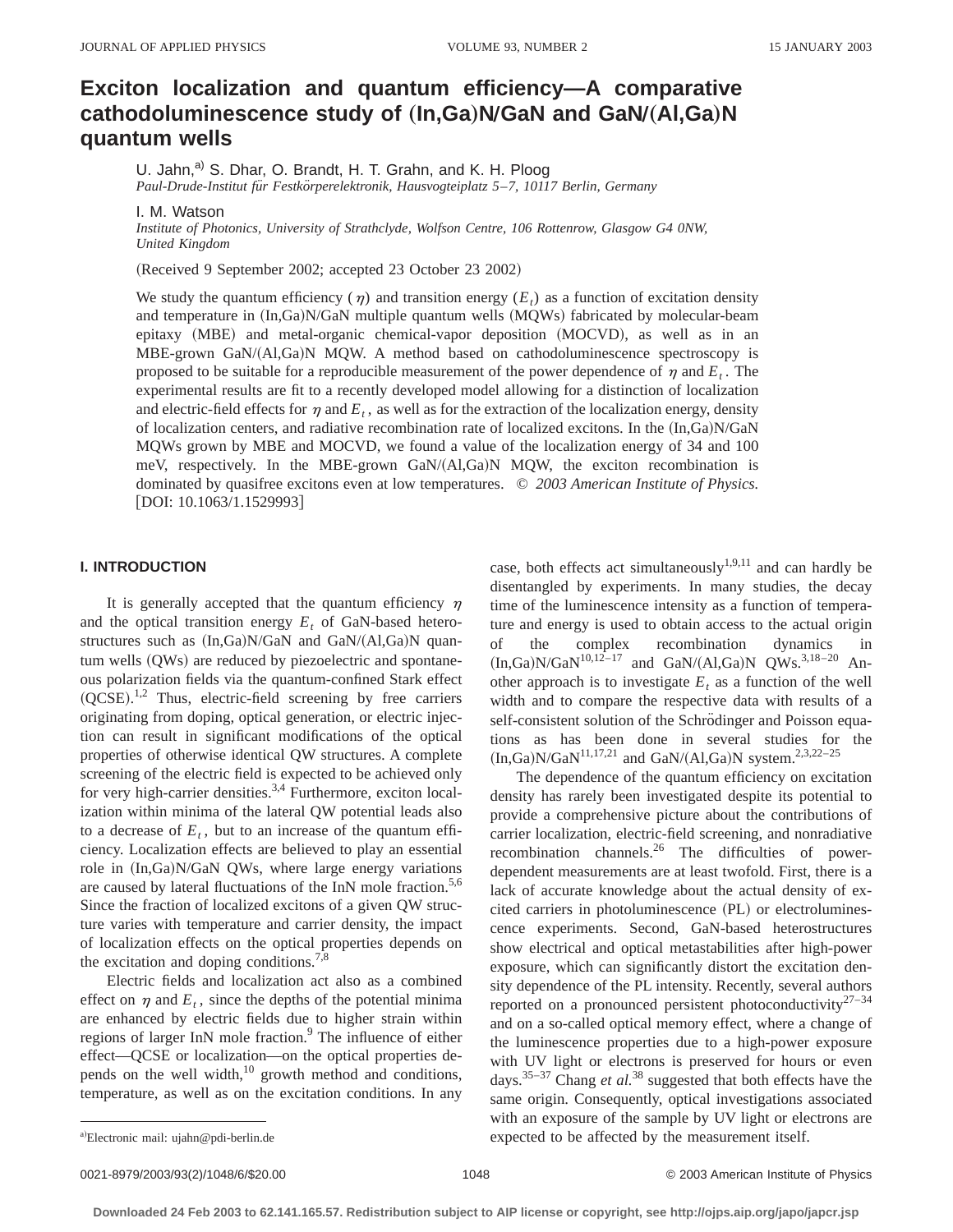TABLE I. Sample number, material system, growth method, well width  $(d_W)$ , barrier width  $(d_B)$ , and number of periods for the samples investigated.

| Sample | Material                  | Growth       | $d_{\rm w}$ (nm) | $d_R$ (nm) | Periods |
|--------|---------------------------|--------------|------------------|------------|---------|
|        | $In_{0.16}Ga_{0.84}N/GaN$ | <b>MBE</b>   | 3.1              | 12.1       | 10      |
|        | $In_{0.17}Ga_{0.83}N/GaN$ | <b>MBE</b>   | 5.9              | 8.8        | 10      |
| 3      | $In_{0.10}Ga_{0.90}N/GaN$ | <b>MOCVD</b> | 2.6              | 7.0        | 10      |
| 4      | $GaN/Al0.15Ga0.85N$       | <b>MBE</b>   | 2.3              | 8.0        | 15      |

In this paper, we propose a simple method to access the power dependence of the quantum efficiency of GaN-based  $QWs$  by cathodoluminescence  $(CL)$  investigations. The basic idea behind our approach is the variation of the density of excited carriers by changing the excitation volume, while the power of the electron beam is kept constant. Since in this way the total number of excited carriers is also constant during the experiment, the recorded CL intensity is a direct measure for  $\eta$ . Moreover, the proposed method allows for a reproducible measurement of the density dependence under well-defined conditions. In conjunction with a recently developed model describing the recombination dynamics of free and bound excitons and incorporating polarization-field screening in a realistic manner, $^{26}$  this method allows for the determination of the radiative recombination rate of free excitons, including their activation energy as well as the density of bound excitons. The power dependence of  $\eta$  is complemented by temperature-dependent measurements. In order to investigate the different degrees of localization, we applied the method to  $(In,Ga)N/GaN$  multiple quantum wells (MQWs) grown by molecular-beam epitaxy (MBE) and metal-organic chemical-vapor deposition (MOCVD), which due to the different growth temperatures exhibit different degrees of the lateral variation of the InN mole fraction. In addition, a GaN/(Al,Ga)N MQW structure grown by MBE is studied to remove the influence of composition fluctuations in the well layer on exciton localization. We compare the results for these three systems in order to obtain a unified picture about the impact of exciton localization, electric-field screening, and non-radiative recombination on the quantum efficiency of these material systems, which exhibit very different physical properties.

## **II. EXPERIMENTAL PROCEDURE**

Three types of samples have been investigated:  $(In,Ga)N/GaN$  and  $GaN/(Al,Ga)N$  multiple quantum wells (MOWs) grown by plasma-assisted and reactive MBE on  $6H-SiC$  substrates, respectively, as well as an  $(In,Ga)N/GaN$ MQW grown by MOCVD on sapphire. Details of the growth are given elsewhere.<sup>3,10,39</sup> The layer parameters are summarized in Table I. The thickness of the QWs cover a range between 2.3 and 5.9 nm.

Cathodoluminescence investigations were performed in a scanning electron microscope (SEM) equipped with an Oxford mono-CL2 and He-cooling stage operating at temperatures between  $T=5$  and 300 K. A grating monochromator and a cooled charge-coupled device array were used to disperse and detect the CL signal, respectively. In order to get



FIG. 1. Spot area of the electron beam as a function of the degree of defocusing. The area has been determined by exposing an electron resist for different steps of the focus button. The inset shows five examples ranging from the focused electron beam to a degree of defocusing, which corresponds to 65 button steps. The scale marker is valid for all images.

access to the quantum efficiency as a function of the excitation density, the excitation volume is varied by defocusing the electron beam in reproducible steps, while the total number of generated electron-hole pairs, i.e., the energy and the current of the electron beam, are kept constant. The scanned sample area is always set to  $20\times20 \ \mu \text{m}^2$ . The selected scan resolution and scan time of  $512\times512$  points and 125 ms, respectively, result in a dwell time of the electron beam per spot of about 500 ns. In this way, the actual value of the generation rate *G* of carriers per unit area depends only on the spot size of the electron beam, which in turn is determined by the degree of defocusing of the SEM. Figure 1 shows the spot area as a function of the degree of defocusing, where for each data point the focus button of the SEM has been changed by five steps. In the displayed range, the excitation area varies by more than two orders of magnitude. The respective spot area is measured by exposing a resist layer as used for electron-beam lithography. Five examples are shown in the inset of Fig. 1 ranging from the focused beam to a degree of defocusing, which corresponds to 65 steps. Within the sensitivity of the electron resist, the exposure dose is found to be homogeneously distributed even for a strongly defocused electron beam. The number of generated electron-hole pairs per second can be expressed as  $40^{\circ}$ 

$$
G_0 = 6.25 \times 10^{21} V_0 I_b \frac{1 - \delta \times \bar{V}/V_0}{\epsilon},
$$
\n(1)

where  $V_0$  is the beam energy in keV,  $I_b$  the beam current in A,  $\delta \approx 0.2$  the fraction of backscattered electrons,  $\overline{V}$  $\approx$  0.65 *V*<sub>0</sub> the mean energy of the backscattered electrons in keV, and  $\epsilon \approx 10$  eV the mean energy required to generate an electron-hole pair. For the estimation of  $G$  (generation rate per unit area and second in a single QW), we assume that all the excited carriers are captured within the well layers before they recombine and  $G = G_0 / (AN)$ , where *A* denotes the spot area and *N* the number of QWs situated within the depth of the scattering of the primary electron beam. The latter is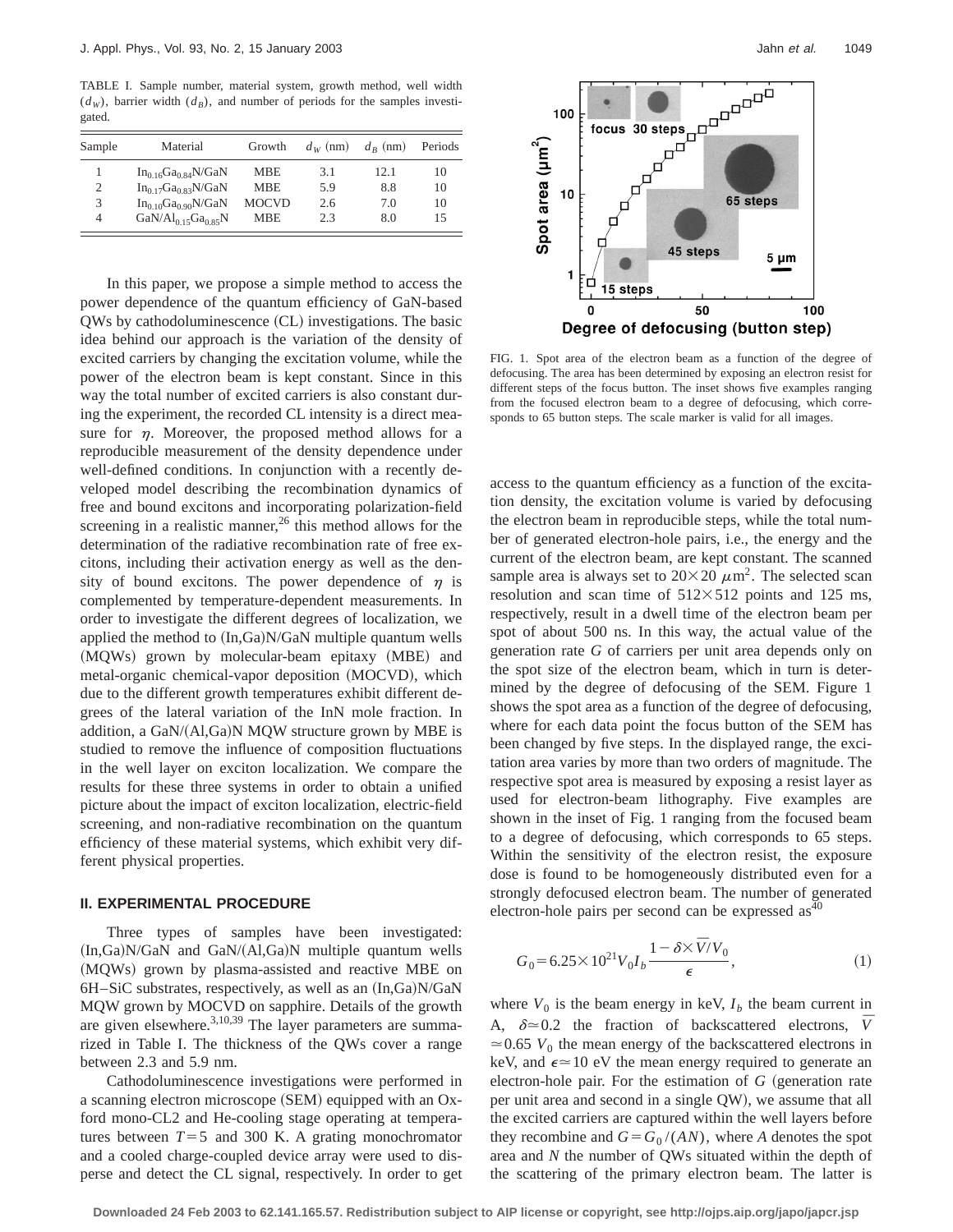

FIG. 2. Integrated CL intensity of samples 1 to 4 as a function of the electron-beam exposure time for  $(a)$  5 K and  $(b)$  300 K. The beam current and energy amounted to 0.25 nA and 5 keV, respectively.

determined by Monte Carlo simulations, using the commer $cial program MC-SET developed by E. Napoleon (DLM Enter- $Q$ )$ prise).

Two parameters have to be carefully examined to determine whether they remain constant, while defocusing the electron beam. These are the collection efficiency of the CL mirror and the electron-beam current. The latter remains constant within a much wider range of the degree of defocusing than used in our measurements. However, the CL collection efficiency is the limiting factor. It remarkably decreases, when the area of the scanned sample region increases, as a result of a strongly defocused electron beam. We have identified the range of constant collection efficiency and restricted the defocusing to this range. Since the total number of generated electron-hole pairs is not changed, when the generation rate is varied by means of the proposed method, the acquired CL intensity is a direct measure for the quantum efficiency  $\eta$  as a function of excitation density. The *T* dependence of  $\eta$  was studied by CL and photoluminescence (PL) experiments. For the latter, we used a He–Cd-laser operating at a wavelength of 325 nm as the excitation source.

## **III. RESULTS AND DISCUSSION**

# **A. Excitation density dependence of quantum efficiency**

In order to estimate the actual influence of optical metastabilities on the measurements as mentioned above for all four samples, we acquired CL spectra for samples 1 to 4 as a function of electron-beam exposure time using the focused electron beam. The beam energy and current amounted to 5 keV and about 0.25 nA, respectively, which correspond to the values usually chosen for the experiments discussed below. In Figs.  $2(a)$  and  $2(b)$ , the normalized intensity of the near-band-gap CL is plotted as a function of the exposure time for  $T=5$  and 300 K, respectively. At low *T*, the CL



FIG. 3. CL spectra of samples (a) 1, (b) 2, (c) 3, and (d) 4 excited with the focused (solid lines) and strongly defocused (dotted lines) electron beam. In (a), the focused and defocused beam correspond to  $G = 6 \times 10^{19}$  and 4  $\times 10^{17}$  cm<sup>-2</sup> s<sup>-1</sup>, respectively. In (b) to (d), the focused and defocused beam correspond to a value of *G* of about  $1 \times 10^{19}$  and  $1 \times 10^{17}$  cm<sup>-2</sup> s<sup>-1</sup>, respectively.

intensity either remains constant (sample 2) or decreases gradually and eventually tends to saturate (samples 1, 3, and 4) with increasing electron exposure time. While the MBEgrown MQWs exhibit a maximum decrease of the CL intensity of about 10%, the CL intensity of the MOCVD-grown sample 3 is reduced by at least 20%. At 300 K, the MBEgrown samples show a negligible decrease of the CL intensity of about 5%. In the MOCVD-grown MQW, however, we observe a steep increase of the CL intensity by more than a factor of 2. The physical background of this phenomenon is not the subject of this article, but we have to take those effects into account for the interpretation of our experimental results.

Figures  $3(a) - 3(d)$  display the CL spectra of the samples obtained at  $5 K$  for high (solid line) and low (dotted line) generation rates corresponding to a focused and strongly defocused electron beam, respectively. The comparison of the solid and dotted spectra indicates the variation of  $\eta$ , when the generation rate is varied by more than two orders of magnitude. Here, exposure effects can be neglected, since the two spectra have been acquired within a rather short exposure time. For the 3-nm- and 6-nm-thick  $(In,Ga)N/GaN$ QWs grown by MBE [samples 1 and 2 in Figs. 3(a) and 3(b), respectively], an increase of *G* results in a decrease of the quantum efficiency and causes a blueshift of the spectra. In the MOCVD-grown  $(In,Ga)N/GaN$  MQW [sample 3 in Fig.  $3(c)$ ,  $\eta$  and  $E_t$  change only very little with *G*. However, in the GaN/(Al,Ga)N MQW [sample 4 in Fig. 3(d)],  $\eta$  varies in the opposite direction as for the MBE-grown  $(In,Ga)N/GaN$ MQWs (samples 1 and 2), and no spectral shift is observed with an increasing generation rate. The dependence in Figs.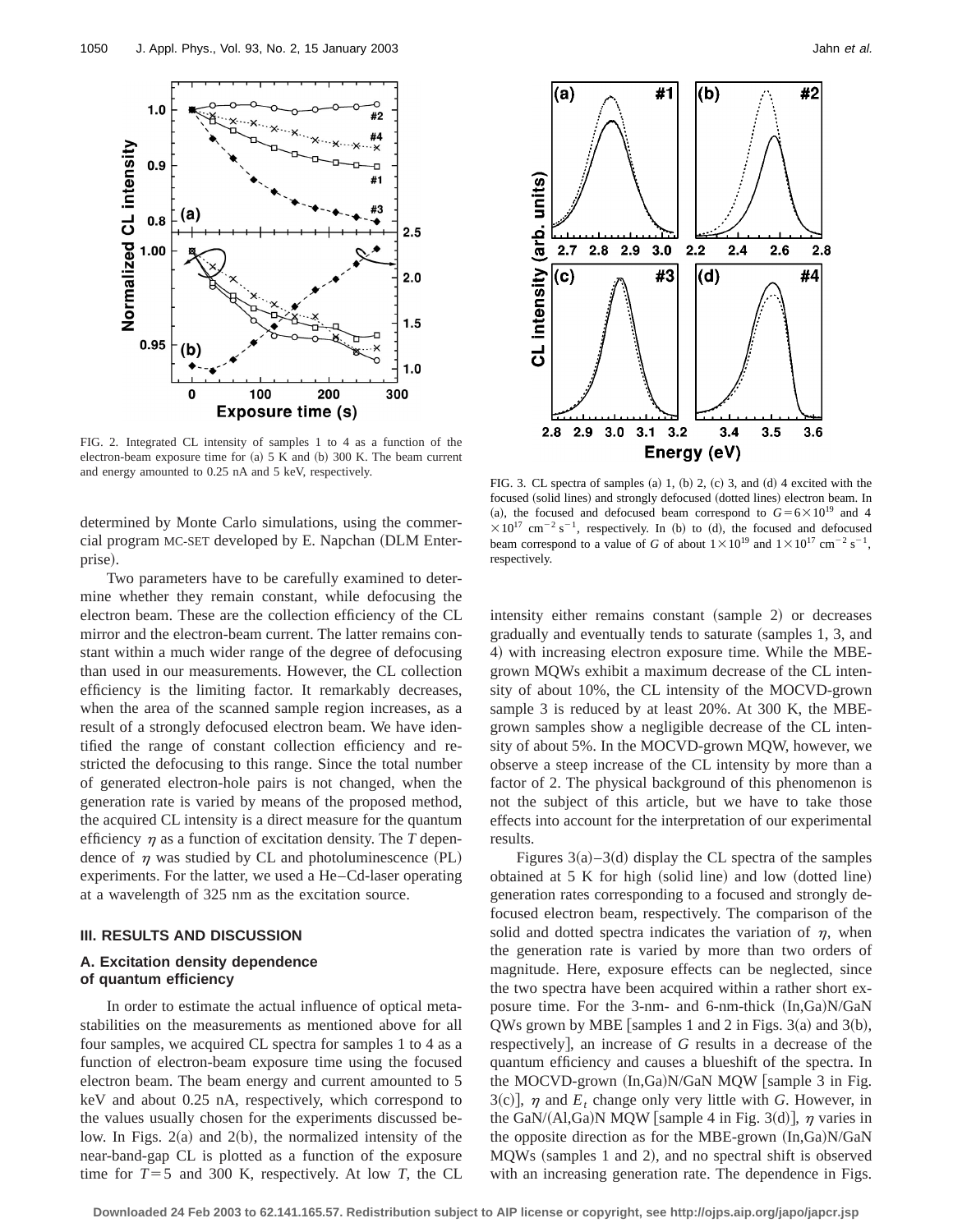

FIG. 4. (a) Quantum efficiency  $\eta$  and (b) shift of the optical transition energy  $\Delta E_t$ , as a function of *G* at 5 K. The lines indicate the fits to a recently developed model, where the solid lines correspond to the total quantum efficiency of samples 1 and 2 in (a) and to  $\Delta E_t$  of sample 2 in (b). In (a), the dotted and dashed lines depict the quantum efficiency of the free and localized excitons, respectively.

 $3(a)$  and  $3(b)$  can only be explained by a saturation of localized exciton states and not by screening of the piezoelectric field. The dependence of  $\eta$  on *G* observed in the GaN/  $(AI, Ga)$ N MQW is also not due to electric-field screening, since no spectral shift is observed with increasing generation rate.

Figure 4(a) displays the dependence of  $\eta$  on the generation rate for samples 1 to 3 at 5 K. The measurements were performed with the focused electron beam (high generation rates) first and proceeded towards low values of *G*. Thus, the gradual increase of the quantum efficiency with decreasing *G* cannot be a result of degradation by electron-beam exposure, which would lead to the opposite behavior. Moreover, the 6 nm MQW (sample 2) appears to be insensitive to the exposure of the electron beam, but shows the largest increase of  $\eta$ with a decreasing generation rate. Consequently, Fig.  $4(a)$ reflects the actual dependence of  $\eta$  on excitation density and confirms the results shown in Figs. 3(a), 3(b), and 3(c). Assuming that for low excitation densities localized exciton states are exclusively occupied and nonradiative recombination channels are completely suppressed, we normalize  $\eta$  at low values of *G* to unity. As has been shown in Fig. 3(c),  $\eta$ for sample 3 hardly varies within the measured range of the generation rate. The respective *G* dependence of the quantum efficiency [diamonds in Fig.  $4(a)$ ] exhibits merely a small reduction of  $\eta$  of about 7% for  $G \le 10^{18}$  cm<sup>-2</sup> s<sup>-1</sup>. This reduction of  $\eta$  is rather due to a degradation caused by the electron-beam exposure than to an actual excitation density effect (cf. Fig. 2). Compared with the MQW fabricated by MOCVD, in the  $(In,Ga)N/GaN$  layers grown by MBE  $\eta$  exhibits a clear decrease with increasing *G*. For the 6 nm MQW (sample 2), the onset of this reduction is found at lower



FIG. 5. Quantum efficiency and optical transition energy of sample 4 as a function of *G* at 5 K.

generation rates than for the MQW with thinner wells (sample 1). In sample 2, the decrease of  $\eta$  is accompanied by a blueshift of the spectrum of about 40 meV, which is displayed in Fig. 4(b). For the thin  $(In,Ga)N/GaN$  MQWs (samples 1 and 3),  $E_t(G)$  is almost constant within the considered  $G$  range (not shown in the graph).

A completely different behavior has been observed in the  $GaN/(Al,Ga)N$  MQW (sample 4), which is summarized in Fig. 5. Here, the G dependence of  $\eta$  exhibits—in correspondence with Fig.  $3(d)$ —a small but reproducible decrease with a decreasing generation rate, while  $E_t(G)$  remains almost constant. Therefore, both results clearly differ from the ones for the  $(In,Ga)N/GaN$  layer systems. The normalization of  $n$ to unity is arbitrary in this case and has no physical meaning. The increase of the quantum efficiency for higher *G* values is obviously caused by a saturation of nonradiative recombination channels. This is a first hint that the recombination properties of the  $GaN/(A1,Ga)N$  MQWs are dominated by delocalized exciton states even at low temperatures.

In Ref. 26, we recently developed a model, in which coupled-rate equations for the density of free  $n_f$  and localized excitons  $n<sub>b</sub>$  together with the density  $N<sub>b</sub>$  of localized states are self-consistently solved in conjunction with the Schrödinger and Poisson equations taking into account polarization-field screening effects. The quantum efficiencies of the free  $\eta_f$  and localized excitons  $\eta_b$  are defined by

$$
\eta_f = \frac{\gamma_{rf} n_f}{G},\tag{2}
$$

$$
\eta_b = \frac{\gamma_{rb} n_b}{G},\tag{3}
$$

where  $\gamma_{rf}$  and  $\gamma_{rb}$  denote the radiative recombination rates for free and bound excitons, respectively.  $\gamma_{rf} = aR/T$ , where *a* denotes a constant and *R* the overlap integral of the electron- and hole-wave functions. The total quantum efficiency  $\eta$  is given by  $\eta_f + \eta_b$ . The fit parameters of this model are  $a, N_b$ , the localization energy  $E_b$  and the nonradiative recombination rate of free excitons  $\gamma_{nr}$ , while the nonradiative recombination rate of bound excitons has been neglected.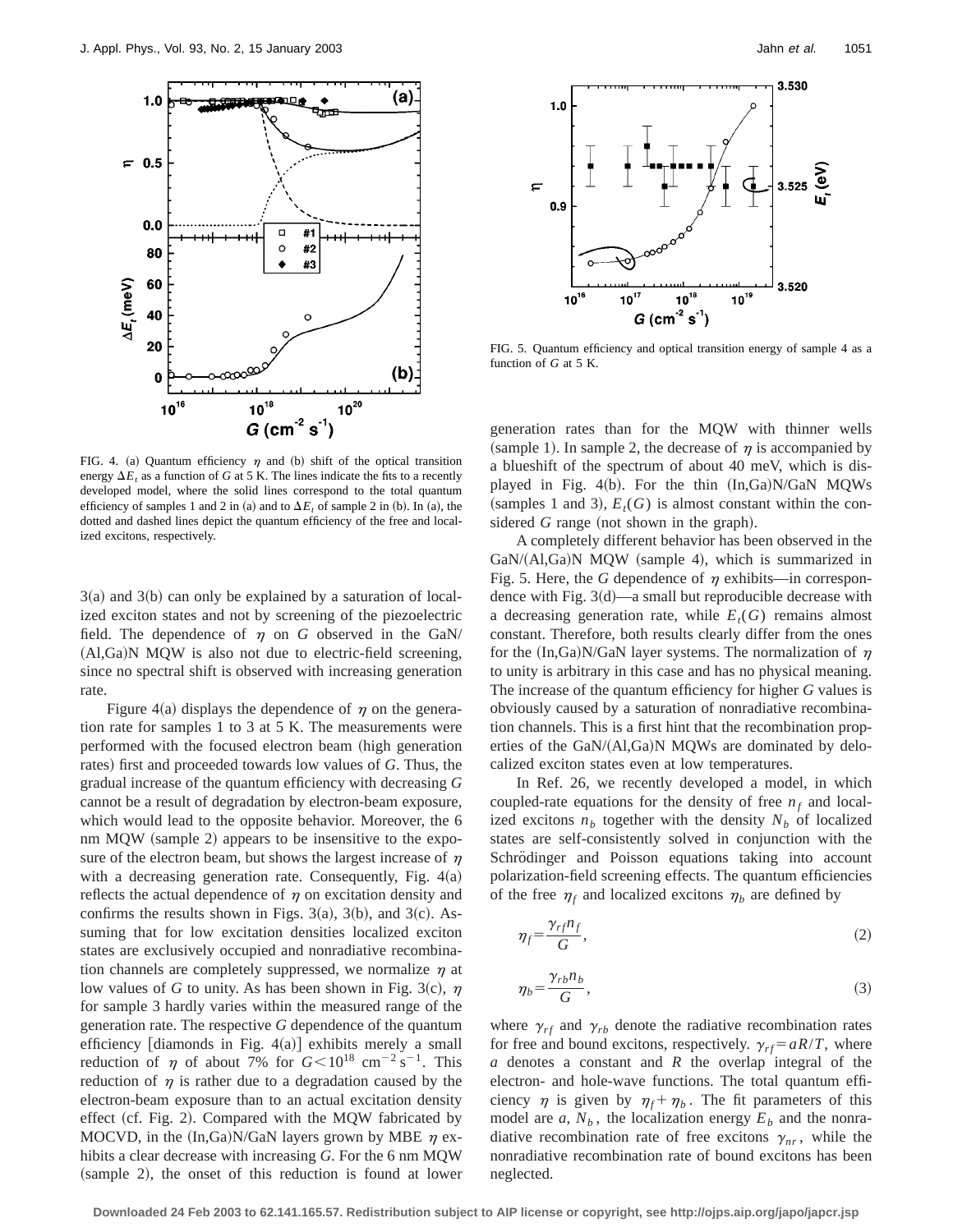The solid lines in Figs.  $4(a)$  and  $4(b)$  display the best fit of the experimental dependence of the quantum efficiency and transition energy on the excitation density at 5 K for the  $MBE-grown (In,Ga)N/GaN$  samples (samples 1 and 2) to the Eqs.  $(2)$  and  $(3)$ . The fits are quite satisfactory, in that they reproduce the general trends very well. For the total quantum efficiency  $\eta(G)$ , the fits result in the following values: *aR*  $=90$  ns<sup>-1</sup> K and 14 ns<sup>-1</sup> K for samples 1 and 2, respectively, at low excitation densities, while  $N_b = 5 \times 10^9 \text{ cm}^{-2}$ ,  $E_b$ =34 meV, and  $\gamma_{nr}$ =2 ns<sup>-1</sup> are the same for both samples.

The comparison of the experimental data with the simulations demonstrates the impact of free and bound exciton recombination as well as of electric-field screening on the quantum efficiency [cf. solid, dotted, and dashed lines for sample 2 in Fig. 4(a)]. The decrease of  $\eta$  for  $G > 2 \times 10^{18}$  $\text{cm}^{-2} \text{ s}^{-1}$  is due to a decrease of the quantum efficiency  $\eta_b$ of the bound excitons, which is a result of the complete occupation of localized states. This is consistently linked to an increasing contribution of quasifree excitons. Those delocalized excitons can more easily find nonradiative recombination channels compared to the localized ones resulting in a decrease of the total quantum efficiency. The delocalizationrelated decrease of  $\eta$  is accompanied by an increase of  $E_t$ . An increase of  $\eta$  and  $E_t$  due to screening of the polarization fields is predicted to occur only for high generation rates exceeding  $10^{20}$  cm<sup>-2</sup> s<sup>-1</sup>, which could not be reached in our experiments. The shift of the onset of the efficiency decrease toward higher values of *G* in sample 1 compared to sample 2 is well described by our model, if  $N_b$  is kept constant for both samples and the radiative recombination rate of the localized states  $\gamma_{rb}$ =1 and 0.02 ns<sup>-1</sup> for samples 1 and 2, respectively, are used, which were determined by timeresolved PL experiments.<sup>10</sup>

Since we can expect strong localization in the MOCVDgrown  $(In,Ga)N/GaN$  MQW  $(sample 3)$ ,  $^{12,16}$  the experimentally attainable maximum values of *G* are probably not sufficiently large in order to observe any delocalization-induced reduction of  $\eta$ . Thus, model calculations could not be performed for this sample. In the  $GaN/(Al,Ga)N$  (sample 4), the slight increase of the quantum efficiency with increasing excitation density is likely due to a saturation of nonradiative recombination channels (cf. Fig.  $5$ ) indicating weak localization.

In order to obtain further information about the influence of exciton localization on  $\eta$  for our MQW structures, in particular about the difference between the weak localization in the MBE-grown  $GaN/(A1,Ga)N$  and strong localization in the MOCVD-grown (In,Ga)N/GaN QWs, we performed *T*-dependent measurements of the CL and PL intensities, which are described in the following subsection.

## **B. Temperature dependence of the quantum efficiency**

Figure 6 displays the integrated CL intensity of the samples 1, 3, and 4 with similar well width  $(cf.$  Table I) as a function of *T* obtained under low-generation-rate conditions (strongly defocused electron beam). Due to a temperaturerelated sample drift and variations of exposure effects, the



FIG. 6. Quantum efficiency of samples 1, 3, and 4 as a function of temperature. The generation rate was set to about  $1 \times 10^{16}$  cm<sup>-2</sup> s<sup>-1</sup>. The solid and dashed lines indicate the fits to a recently developed model.

reproducibility of these temperature dependencies is rather unsatisfactory. Nevertheless, we establish a clear trend between the samples, which is well confirmed by the corresponding PL intensity dependence depicted in Fig. 7. The onset of the intensity degradation with increasing *T* is found at the lowest  $T$  for the GaN/ $(AI, Ga)$ N MQW and at the highest  $T$  for the MOCVD-grown  $(In,Ga)N/GaN$  MQW. Moreover, for high temperatures,  $\eta(T)$  of the MOCVD-grown sample exhibits the steepest slope indicating the largest activation energy. These data confirm that exciton localization plays a minor role in the recombination dynamics of the  $GaN/(Al,Ga)N$  MQWs (sample 4). However, in the MOCVD-grown  $(In,Ga)N/GaN$  MQW  $(sample 3)$ ,  $\eta(T)$  indicates that exciton localization plays a significant role in the recombination dynamics of this system. Consequently, the insensitivity of  $\eta$  to variations in the generation rate shown above is most probably due to exciton localization effects, which are more effective in the MOCVD-grown  $(In,Ga)N/$ GaN MQWs compared with the ones fabricated by MBE.



FIG. 7. Normalized PL intensity of samples 1, 3, and 4 as a function of temperature. The solid lines serve as a guide to the eye.

**Downloaded 24 Feb 2003 to 62.141.165.57. Redistribution subject to AIP license or copyright, see http://ojps.aip.org/japo/japcr.jsp**